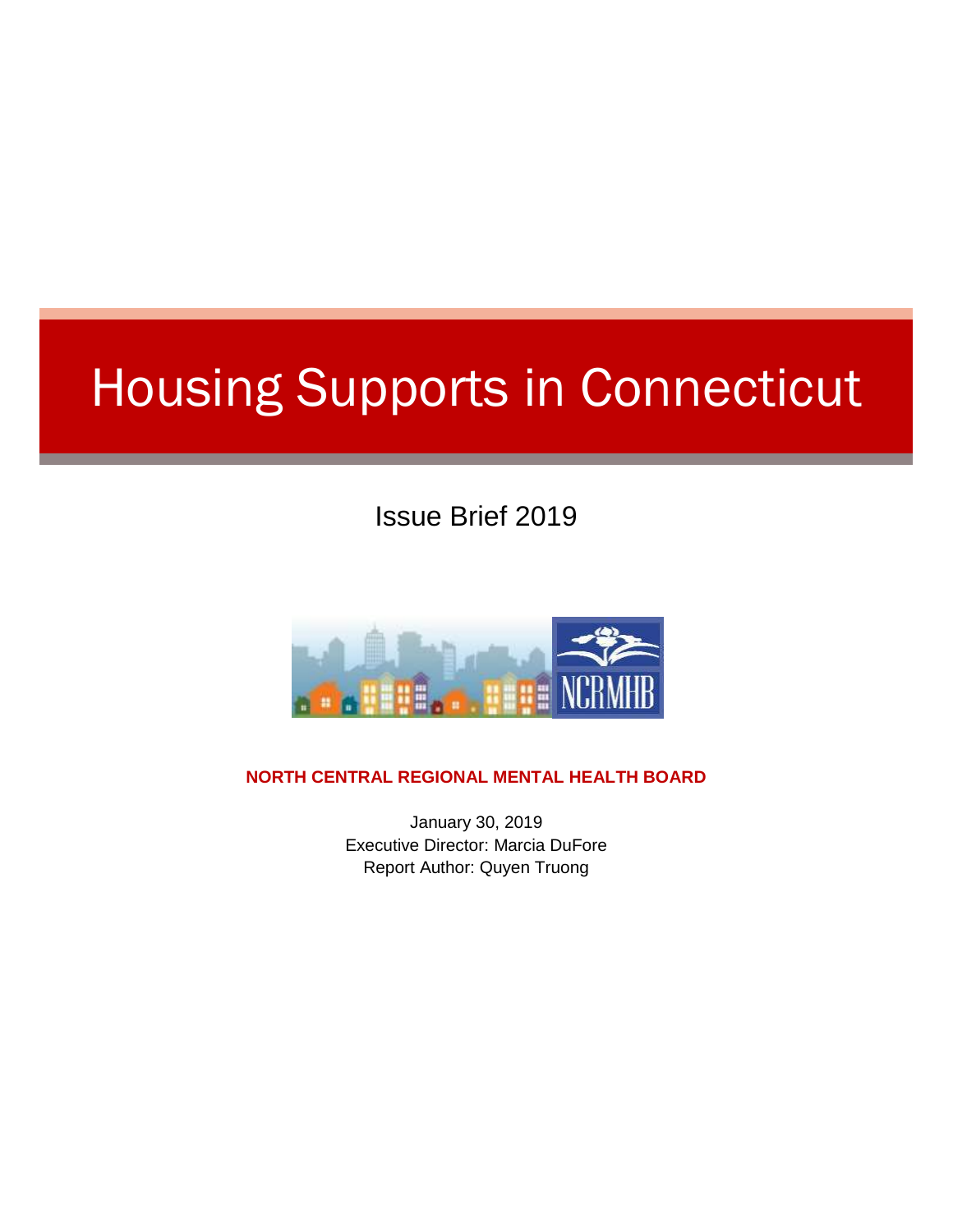## Housing Supports in Connecticut

Issue Brief 2019



*We want to recognize our community members for bringing light to housing issues and thank our panelists for sharing their perspectives to inform our advocacy.*

### Executive Summary

Connecticut is not an affordable place to live – housing prices have exploded while incomes remain stagnant. Housing concerns have been described by our community members for several years as one of the top priority issues that impact their recovery in our region. The level of frustration is high. People with mental health and addiction issues face housing discrimination and encounter many barriers to accessing stable, permanent housing. However, housing provides a stable foundation from which to enable better recovery. According to Steve DiLella, the Director of the Individual and Family Support Program Unit at the Department of Housing (DOH), "When we put someone in affordable housing, a lot of things get better." He shared that in a program specifically designed for individuals that cycle between the jail system and the homeless service system, the recidivism is usually 50%, but when placed in housing programs, the rate is only 10% to 13%. Director DiLella asserts, "Housing helps create a stable base for recovery." Nonetheless, people with mental health and addiction issues remain some of the most vulnerable groups in CT and in the US.

Based on mutual interest in the ultimate goal of strengthening Connecticut's housing system, the North Central Regional Mental Health Board (NCRMHB) organized a "Housing Supports in Connecticut" forum on January 30, 2019. On the panels were:

**Panel 1:** Options for safe, affordable, and supportive housing for individuals with mental health and/or addiction challenges.

- Steve DiLella, Director of the Individual and Family Support Program Unit at CT Department of Housing
- Richard Porth, President and CEO of United Way/211
- Alice Minervino, Program Manager of DMHAS Housing and Homeless Services
- Matthew Morgan, Executive Director of Journey Home, Central CT CAN
- Kathy Flaherty, Executive Director of CT Legal Rights Project (CLRP)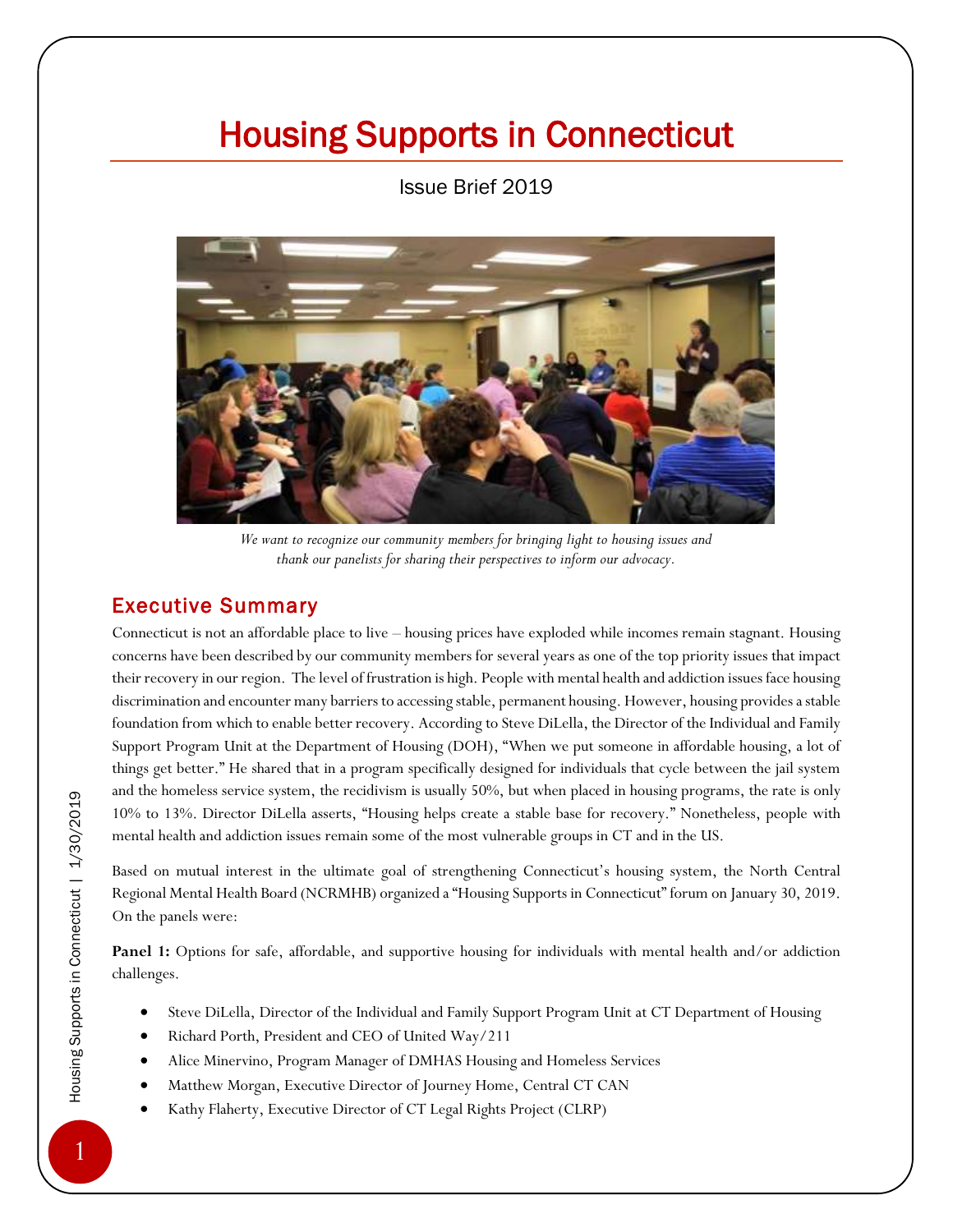**Panel 2:** Shaping the future and envisioning allocation of resources for safe, affordable, supportive housing for individuals with mental health and/or addiction challenges.

- Alicia Woodsby, Executive Director of Partnership for Strong Communities
- Chelsea Ross, Associate Director, Corporation for Supportive Housing
- Kim Karanda, Director of DMHAS Statewide Services Division
- Steve DiLella, Director of CT Department of Housing

NCRMHB worked closely with multiple community and agency partners to develop this rich panel of speakers who could speak to our members' housing concerns. Over 90 people signed up to attend the event, which was held in Rocky Hill from 9am to 12pm. We were so pleased to have so many people who are working in this area who came to talk with us about options for our region and to develop a vision for future advocacy work. The information shared on the panel informed this issue brief.

#### Key Findings

**Steve DiLella, the Director of the Individual and Family Support Program Unit at the Department of**  Housing (DOH) shared that the homeless system's coordinated access system is designed to serve the most vulnerable people, not people who are housing insecure. Part of this is due to the challenges of federal funding: the U.S Department of Housing and Urban Development (HUD) primarily funds people who are homeless. Since HUD has a specific definition of homelessness, DOH must uphold that definition. A person needs to be in shelters or on the street in order to be defined as "homeless." While DOH's goal is to be as efficient as possible with the limited resources of our state, the homeless system is not ideal for everyone.



Moreover, HUD wanted a system to create coordinated access, so DOH created a single coordinated entry system, which requires a call to 211. Once called, 211 will pick up and seek to figure out the caller's needs. Staff at 211 are trained to resolve immediate issues that may cause housing instability, such as a problem with the heat, electric, or power, before looking into finding that person housing.

Ideally, the individual can avoid homelessness in the first place. Currently DOH is working to expand their diversion program – to prevent people from entering homeless system. If 211 cannot divert people from homeless services, then 211 will attempt to find shelter for people. The homeless system is efficient when it can focus

on those who need housing most.

Most cases are self-resolving within 2 weeks. If people remain in housing crisis after 2 weeks, then there is a bigger issue and DOH must assess how to best support them. To do this, DOH uses a vulnerability index (VI-SPDAT). This vulnerability index gives DOH the ability to figure out what kind of resource is needed: a light touch; moderate touch (rehousing); or more permanent housing. While the VI-SPDAT is a good start to understanding people's needs, DOH and 211 also need to work with individuals and providers to figure out what other vulnerabilities exist. DOH created 8 Coordinated Action Networks (CANs) to support with this process. CANs organize weekly meetings with providers to coordinate services and allow us to use limited funds efficiently.

To move forward, we must address system failures as we recognize them. We do not have a perfect system, so we need to work with our providers and advocates to figure out who needs housing most.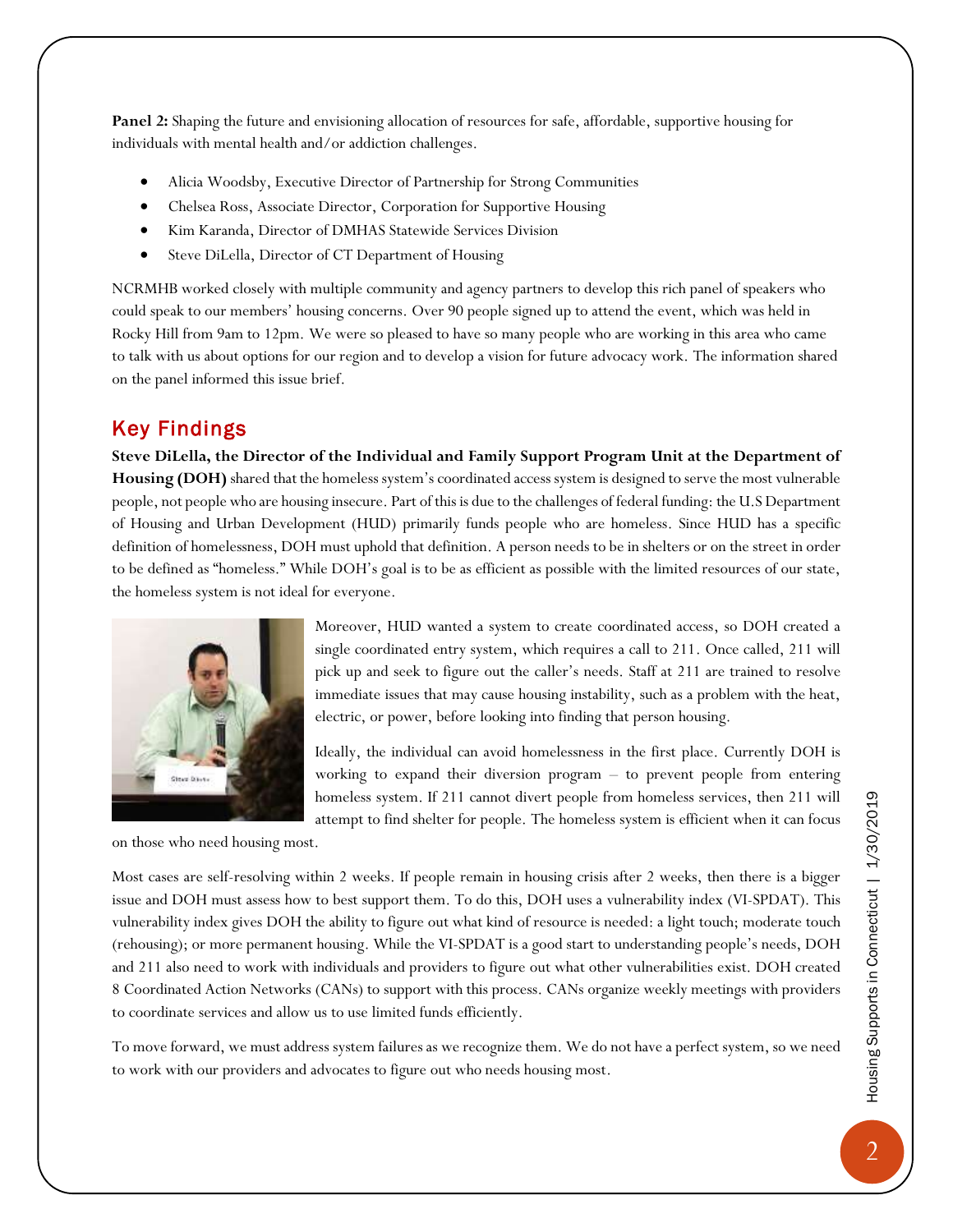**Richard Porth, the President and CEO of United Way/211** acknowledged the lack of resources to address housing issues. He reflected that people may have different needs than what the coordinate access network system is designed to address. Nonetheless, 211 wants to do the best job it can. The goals of 211 are:

- divert the need for shelter;
- if shelter is necessary, refer to the right place;
- if people have entered shelter, try to keep stay short;
- if people leave the shelter, prevent people from falling back into homelessness.

When DOH set up their coordinated access system, it asked 211 to be the front door. When 211 started as front door for coordinated access, there were significant wait times. Now, the average wait is 3.5 minutes. Moreover, if you have a crisis – then you can respond to a prompt on the phone that allows you to skip to the front of the line to address your crisis. While 211 is often thought of as the housing system, it is only the entry point. Nonetheless, 211 can partner with providers to offer information and resources. The advantage of 211 is that previously you had to know specific numbers to call. Now, you can call 211 if you are worried about housing. There is a consistent way to get help.

Last year, 211 handled about 250,000 calls. Of those, about 93,000 (or 37%) were related to housing and homelessness, while 51,000 (or 20%) was directly related to requests for help seeking shelter. For people who wanted rental assistance, 81% could not get it due to lack of resources.

**Alice Minervino, Program Manager of DMHAS Housing and Homeless Services** described a range of support services Connecticut offers:

- Outreach services to engage people into shelter at whatever level of care they might need.
- Assertive Community Treatment (ACT) Program to work with people at their location in the community.
- Community Support Programs (CSP) are behavioral health rehabilitation services and support for independent functioning.
- Different levels of housing:
	- o Supportive housing: provides in-home care to help people with their behavioral health to maintain their housing;
	- o Supported apartments: no housing subsidy, but case management may go to a person's apartment and help them with affordability;
	- o Supervised apartments: higher level care, 24/7 case management staff onsite, the person lives in their own unsubsidized unit.

While a person is in supportive housing, they can also be eligible for CSP or ACT, depending on their need. People can access multiple programs concurrently.

**Matthew Morgan, Executive Director of Journey Home** and the Central Connecticut Coordinated Access Network (CAN) described coordinated access. The purpose of the CAN is to coordinate services to be fair to everyone. Before the CAN existed, getting into the housing programs was based on who you knew. This was unfair to people who lacked those connections. The CANs attempt to level the playing field and offer a more fair process to get housing.



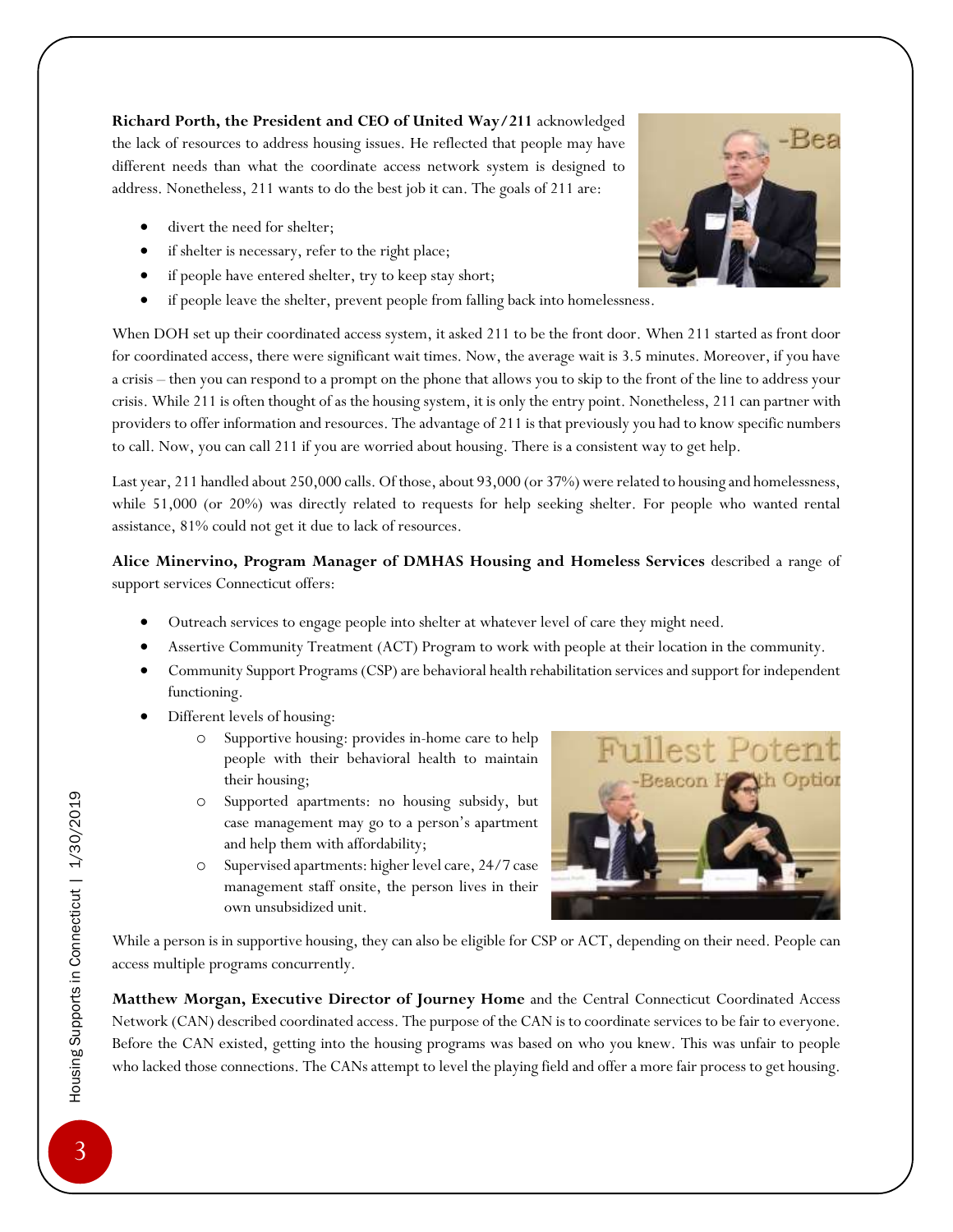CANs have a matching process to connect the most vulnerable people (who are the top priorities) with the types of programs that meet their levels of need.



Every week, the CAN meets to make changes to processes and policies to improve the coordination. CAN meetings often involve a lot of debate and discussion because case managers want to get their people into limited openings. Weekly meetings hold agencies mutually accountable for making sure people get into the housing. All agencies are in the room at CAN meetings and can coordinate to help get people into their programs. Partner agencies can report issues to the CAN to make sure people stay housed and prevent them from reentering homeless system. Another CAN function is to plan around really cold weather. CANs ensure that people can access warming centers and other warm places to survive in the case of abnormally cold weather.

In Greater Hartford, the CAN receives 400 calls per week for people with housing crises for 7 openings per week.

Finally, Journey Home coordinates and facilitates community dialogue, builds collaboration in HIV/AIDS and veterans programs, and organizes advocacy. Journey Home works with community care teams, hospitals, and healthcare providers that are trying to solve complex healthcare needs. As the CAN – Journey Home interfaces with these healthcare providers on a regular basis.

#### **Kathy Flaherty, Executive Director of Connecticut Legal Rights Project**

**(CLRP)** shared information about the available legal services to protect people's rights if they are facing discrimination, such as being turned down from housing or facing eviction, related to their disability. Some housing issues have a legal solution. CLRP has a powerful group of advocates who can inform people of their legal rights and help them enforce those rights.



Certain laws may help people get access to housing or maintain their housing. CLRP supports legislative proposals that expand people's right to access housing in the

community, and advocates against those that don't. Programs and landlords have their usual way of doing things. When people are asking for a "reasonable accommodation" for their disability, they are asking to be treated differently in order to be given equal opportunity to the housing. Failure to do this is discrimination and a potential violation of the law. Housing providers are not required to accommodate a direct threat to self or others. On the other hand, if a person asks to be treated the same as everybody else, and we treat them differently due to their disability, then that is also discrimination. Programs and providers need to respond to people's requests for reasonable accommodations; simply saying "no" without at least having a conversation, is also discrimination.

You can ask a physician to help you connect the accommodations you are seeking with regard to your housing issues to your disability, and legal services can help you request reasonable accommodations so you can access and maintain housing that meets your needs.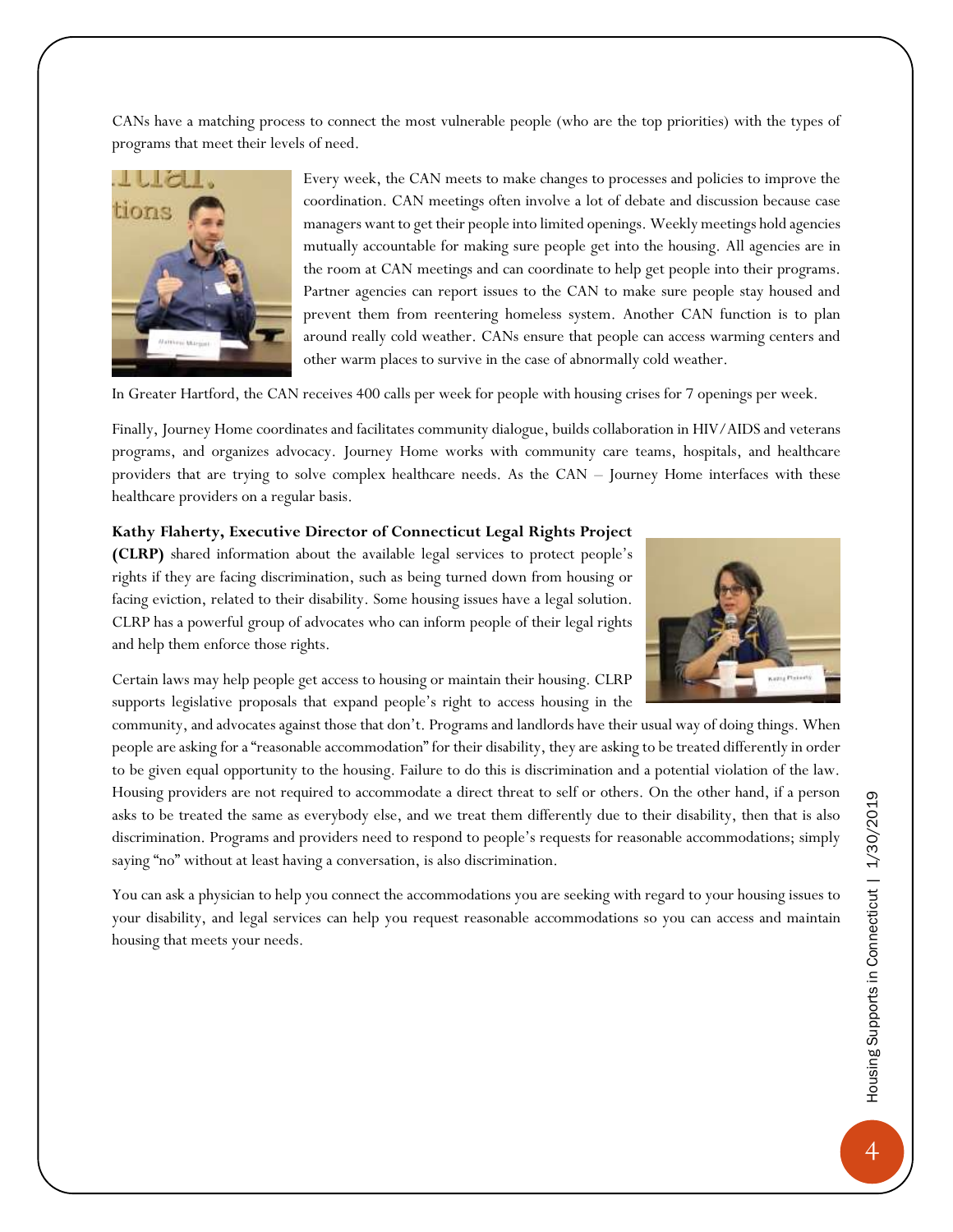

**Alicia Woodsby, Executive Director of Partnership for Strong Communities (PSC)** described how advocacy for homelessness has evolved and where it is now in terms of addressing some of the gaps and barriers experienced by people with mental health and addiction challenges. Her work with housing started 14 years ago – the state had closed two large psychiatric hospitals, but lacked a clear plan and resources for how people could live in the community. The original Reaching Home Campaign goal was to create 10,000 units of housing in Connecticut to end chronic homelessness in 10 years. Through the Reaching Home Campaign, PSC has

helped to build a robust stock of supportive housing in the state as the foundation to address chronic and veterans' homelessness.

PSC has collected data with major partners to help identify frequent users who are cycling out of multiple systems. PSC also looked at Medicaid data to look at people with high needs. While we have made tremendous progress on chronic homelessness, we need to get a handle on the data to prevent chronic and high need homelessness among people with disabling conditions. We need to understand the scope of the issues and identify gaps in the system, starting with a supportive housing needs assessment. We can also consider prioritizing supportive housing based on disability.

Ultimately, the homeless system will help achieve our goals but will not end homelessness. We are not trying to build the best ER – we need to build a best healthcare system. Ending homelessness is not just about creating the best homeless crisis response system. Homelessness is the failure of multiple systems, and will take multiple systems to solve. We need to create community-based housing options for people with disabilities. We need a plan for prevention.

**Chelsea Ross, Associate Director of Corporation for Supportive Housing (CSH)** acknowledged the difficulty of finding resources outside of the CAN and offered a few housing resources for low-income individuals and families that can be accessed outside of the CAN system. Overall, there is a dearth of resources in Connecticut for affordable housing for vulnerable populations as well as inadequate funding for the support services to keep people stably housed.



CSH has completed a national needs assessment of supportive housing developed by looking at national data sources across a spectrum of public systems. Supportive housing is a subset of the much larger affordable and private housing markets, and represents a small but critical portion of housing and services needs nationally. This assessment presents the total number of supportive housing units needed to meet the current need of vulnerable populations in Connecticut at just over 11,000 units. Connecticut currently has roughly 5,500 units of supportive housing based on the 2018 Housing Inventory Count. CSH New England is currently engaging in conversations with local partners to drill down to local point in time population data

sources and indicators of need across vulnerable populations to better understand the number of individuals and families in CT that may benefit from the housing and service interventions of supportive housing. Supportive housing can generate significant cost savings to public systems including tenants' decreased use of shelters, hospitals, emergency rooms, jails and prisons.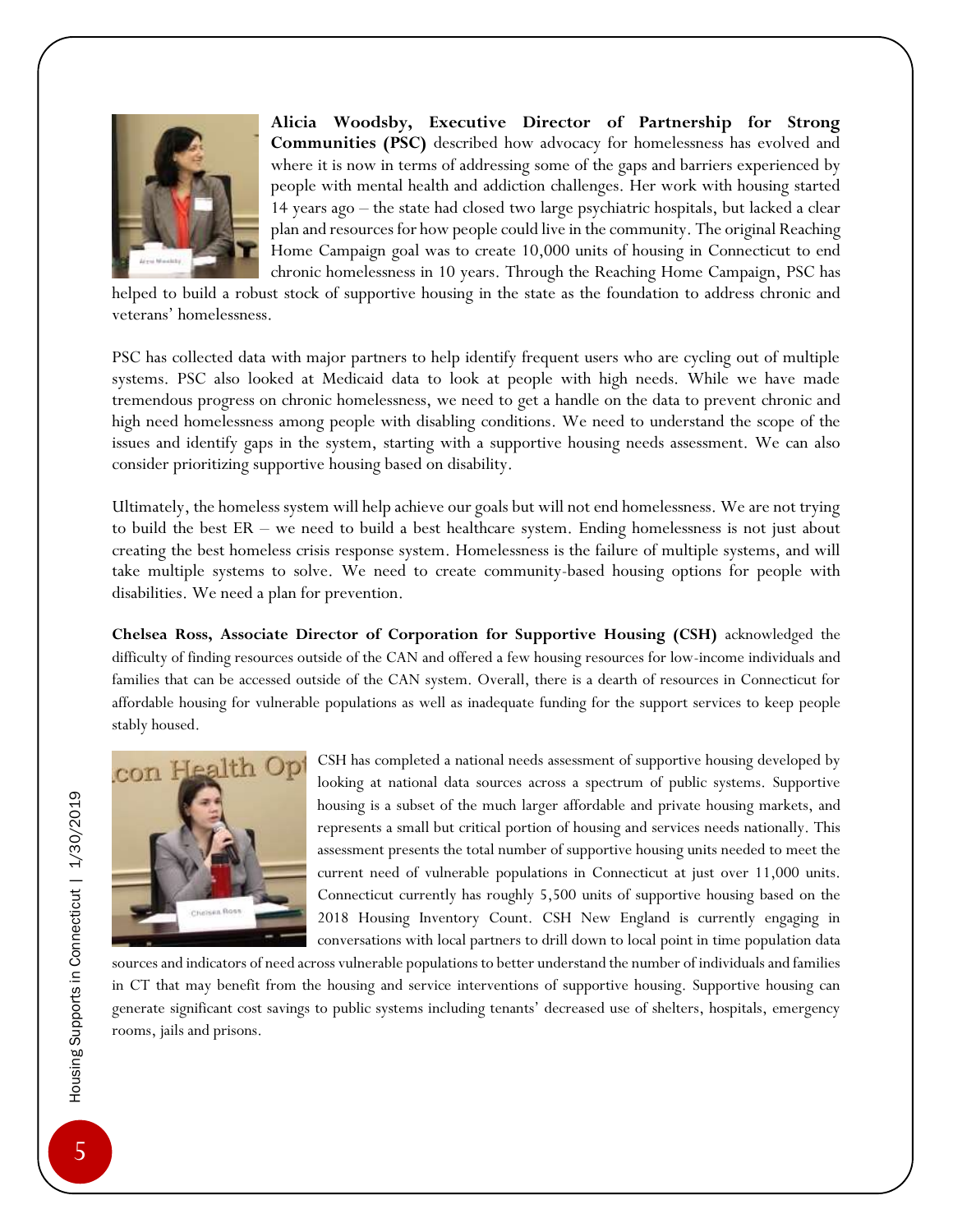In conjunction with the CT needs assessment, CSH is facilitating the creation of a framework to address racial equity in overcoming systematic barriers to accessing supportive housing and services in Connecticut. Data shows that there is a disproportionate number of Black and Indigenous People of Color who experience homeless in our state.

CSH offers training and education, lending, consulting and assistance, and policy reform to ensure that more communities are able to create and operate high-quality supportive housing and to make supportive housing work better for more people—especially the highest-cost, highest-need individuals.

**Kim Karanda, Director of DMHAS Statewide Services Division** talked about how DMHAS works with a broad range people, some of whom experience challenges getting from one type of service or level of care to another. Some are facing serious behavioral health issues, but others are families with children who are putting their lives back together after a crisis. To help people avoid homelessness and sustain safe, affordable housing, DMHAS offers a range of services and develops community partnerships to enhance the system at large and meet some of these needs.



First, DMHAS takes a two-generational or multigenerational approach to their work. At DMHAS, women can enter treatment with their children. Not every state offers

this level of family-centered care. Addressing the many needs of pregnant and parenting women with services such as childcare and trauma-informed interventions facilitate a mother's ability to obtain help.

Second, DMHAS reaches out into the community to incorporate and integrate the voices of individuals with lived experience. DMHAS is trying to engage peers and advocates in their work because there are some individuals who could benefit from through community-centered contact and engagement. Connecticut is a Housing First state: people can get housing without preconditions and barriers to entry such as sobriety, treatment or service participation requirements. However, people will lose that housing if they cycle in and out of crisis. Peers and advocates can help destigmatize behavioral health services and empower people to access the help they need and supportive services can be offered to sustain housing stability. DMHAS currently funds programs for Emergency Department recovery coaches and for peer navigators.

Third, DMHAS works with the faith community and other important stakeholders across the state in the Community Wellness Recovery Coalition. With trusted pastors, DMHAS has organized two rounds of community conversations about the crisis system. Via these dialogues, DMHAS learns what works and integrates these ideas into their work.

Finally, DMHAS works to educate the public about existing programs and offers trainings. DMHAS has a robust website that shares information about all their available services. There are two webinar series focusing on mental health and substance use topics that DMHAS conducted for the Connecticut Coalition to End Homelessness (CCEH) on topics such as motivational interviewing, de-escalation and engagement and recovery and wellness. These trainings can be located on the CCEH website. However, DMHAS needs our help to spread the word and to share information about what they can provide to community members.

**Steve DiLella, Director of the Individual and Family Support Program Unit** reiterated a vision for the future and the allocation of resources for safe, affordable housing for people with mental health and addiction challenges. To forge some solutions, DOH is working on coordinating siloed services. Mr. DiLella envisions DOH becoming the glue to pull together state agencies to work on housing issues. He wants to look at housing resources and at the effectiveness of all the different programs provided across the state, and promote innovative programs that connect services to housing. Moreover, he wants to integrate the work of all our state partners.